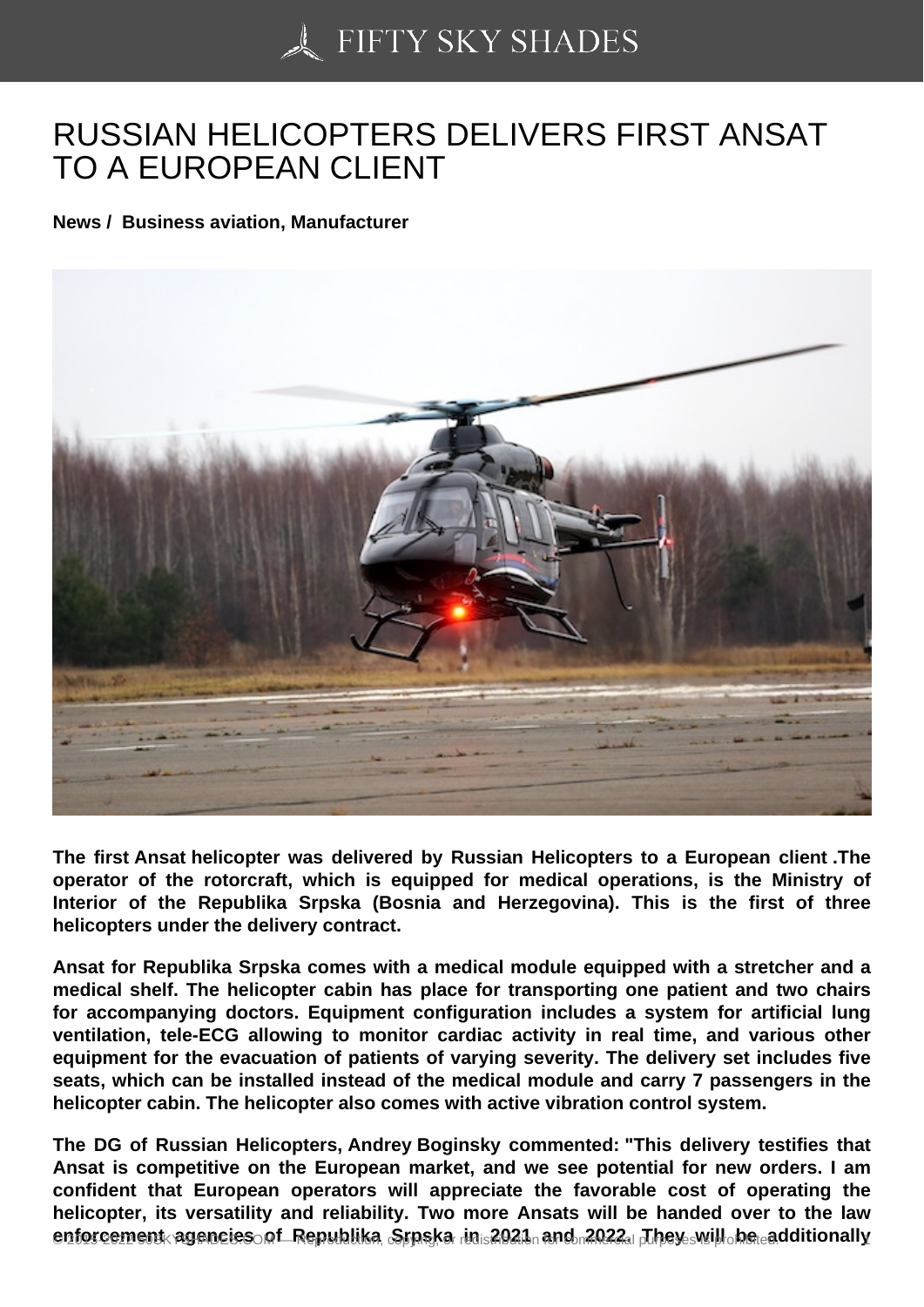**equipped with searchlights, fast-rope deployment system, a winch and an external sling."**



The delivery contract of three helicopters to the Republic of Srpska also included the training of three technicians and two pilots of the customer in the Kazan Helicopters Aviation Training Center. The program included training in the design and maintenance of the airframe, power plant and systems of Ansat helicopter for aircraft technicians, as well as theoretical training, classes on the new Ansat simulator and practical flight training for pilots. The cadets successfully passed the exams and received documents that confirm their qualifications. The Aviation Training Center will provide further multi-stage training of flight and technical personnel as more helicopters are delivered. During the next 2 years, 4 more pilots and 6 technicians will go through training.

Ansat is a light multipurpose twin-engine helicopter. Its serial production is deployed at Kazan Helicopters. Its design allows converting it into a cargo version or into a passenger rotorcraft that can lift up to seven people. Ansat is certified for use in the temperatures ranging between -45°? and +50°?, and in high mountains. In 2019, the Federal Air Transport Agency certified an increase in the airworthiness of Ansat's fuselage to 16,000 flying hours. In 2020, the Russian aviation authorities certified Ansat for installation of an emergency floatation system and isolation units for transporting patients with coronavirus disease, it also received a more advanced and ergonomic medical module. Several main components of the helicopter received approval for the increase of their airworthiness restrictions.